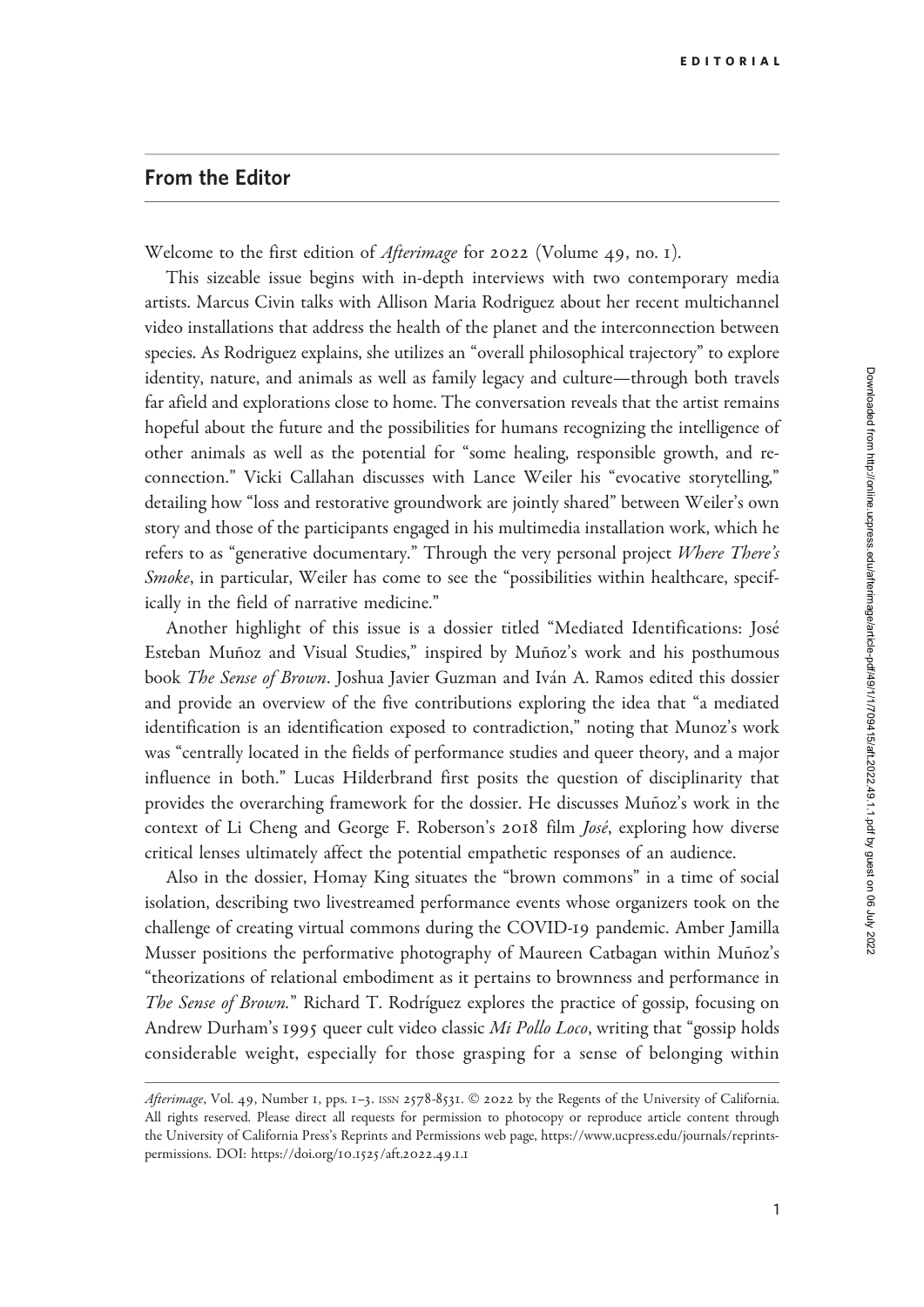disempowered, 'subterranean' communities." Nao Bustamante concludes the collection with a personal recollection of Muñoz.

This issue's peer-reviewed articles section includes art historical, media studies, and digital studies examinations of diverse artistic productions and cultural considerations. Alex Zivkovic's essay "Joan Jonas's Ecological Portraits: Echo and Narcissus" considers how the artist's ecological portraits "reveal her multidirectional entanglements with spaces near and far." In these projects Jonas repeatedly uses water, mirrors, and projectors as a means of "reflection, refraction, and electronic distortion to create images that intermingle her body within its mediation" while honoring her unwillingness to "penetrate space." Zivkovic demonstrates how Jonas "attempts to manifest ecological relationships at intimate and global scales" by repeatedly "sta[ging] a form of (eco-) narcissistic presence that shows human bodies as part of landscapes, environmental interactions with those bodies, and the potential impacts of these interdependencies between and across media." While weaving into the discussion other artists who have also traversed this conceptual territory, including Robert Smithson, Ana Mendieta, Hans Breder, and Lynda Benglis, Zivkovic argues that Jonas "foregrounded larger shifts in art of the 1970s toward indeterminacy and openness."

In "Red Planets: Cinema, Deserts, and Extraction," Daniel Mann begins with the premise that "the cinematic portrayal of worlds ravaged by resource scarcity and climate peril too often sustains the perception of the desert as an unruly, lawless, and dead land," and continues on to explore the "stakes of further abstracting the specificity of geography and extending the colonial imaginaries of wasteland." Focusing on such films as The Martian and the most recent adaptation of Dune, Mann interrogates how and why cinema "not only uses the desert as the ultimate location but becomes complicit in sustaining [this] fallacious imaginary."

The Digital Inequality Lab, whose members all work in or attend doctoral programs at the University of Michigan, Ann Arbor, offers "The Lag Manifesto." Employing the lenses of media studies and digital studies, as well as critical theories of race, gender, and sexuality, the authors of the manifesto were motivated by two recent pandemics: COVID-19 and anti-Black racism. This piece puts lag, "a social condition and a technical artifact that exposes the always-already-present disjoint between realities," in conversation "with other cultural theories of slowing down action in a media-saturated present." As the authors note, SARS-CoV-2 "highlights the precarity of our taken-for-granted infrastructure" even as we "challenge the assumption that we are responsible for our own digital infrastructure," and Big Tech, academia, and other capitalist social formations are implicated in how we "manage our virtual, material, and infrastructural spaces in a SARS-CoV-2 world." Like Mann, the authors of this manifesto, too, are concerned with an increasingly extractive world and offer several suggestions for "a future that builds in positive forms of lag to allow for disruption, care, and repair."

Our reviews section begins with coverage of the recent exhibition Devour the Land: War and American Landscape Photography since 1970 at Harvard Art Museums, which writer James Cunning Holland characterizes as offering a "multifaceted visual terrain" that is "groundbreaking, sweeping, and haunting." Georgia Phillips-Amos reviews Culture